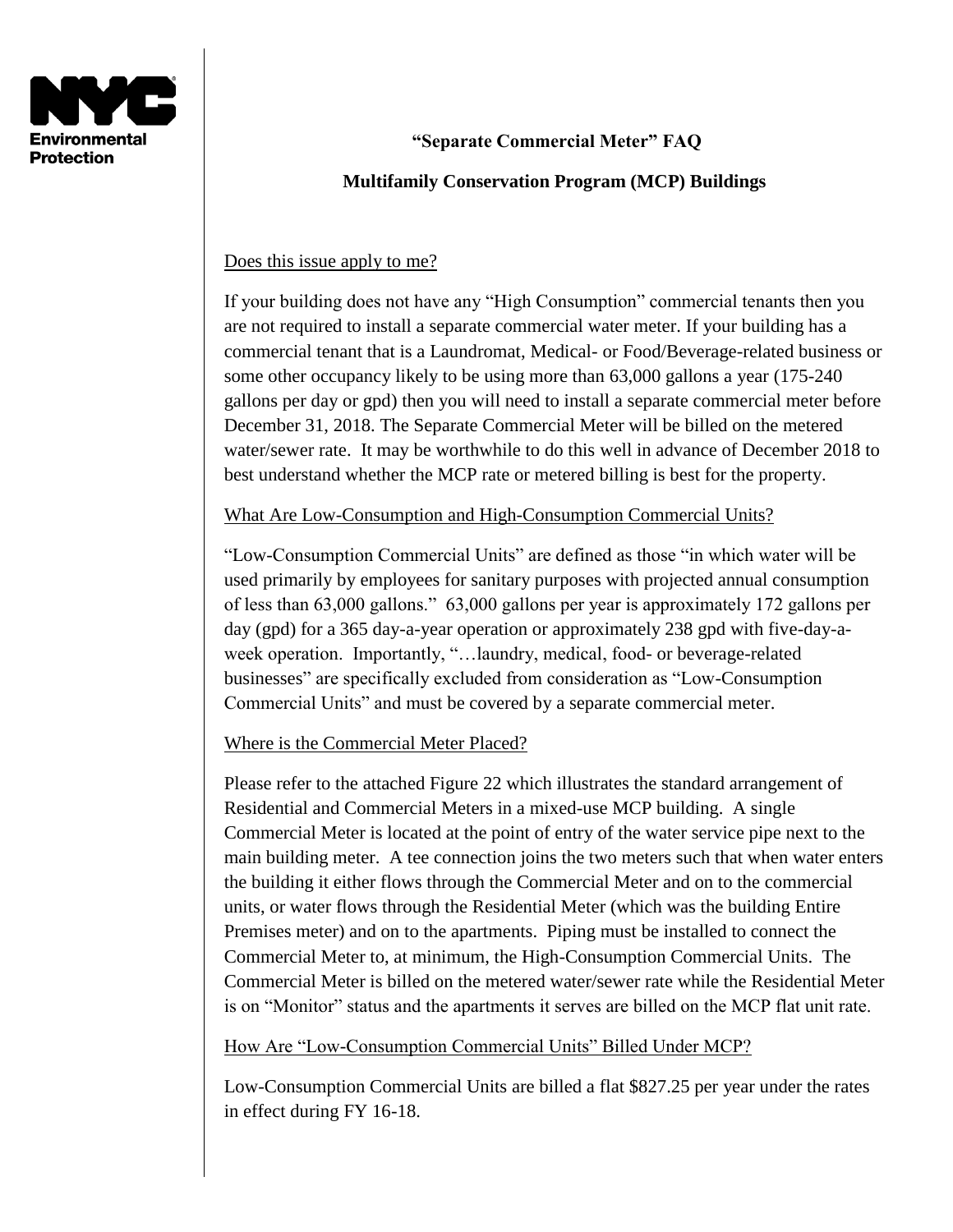## Do I Need to Connect All of the Building's Commercial Tenants to the Commercial Meter?

No, you are only required to connect commercial units that do not fall under the "Low-Consumption Commercial Unit" definition. If you wish to connect other commercial tenants to the Commercial Meter, you are free to do so.

I have more than one High-Use Commercial Tenant in my building and they are not located next to each other. Do I have to run pipe from each of these commercial tenants back to a central commercial meter or can I install two separate commercial meters for the two tenants at their stores?

The MCP rules allow for a variance to be requested in these situations:

*"Note: If more than one commercial tenant needs to be metered, one separate meter must be used for all such commercial tenants together; except that, if the commercial tenants are not in reasonable proximity to each other and installing an individual meter for each tenant will be prohibitively expensive, the owner may make a written request for a variance. The variance request shall include a schematic sketch that illustrates the incoming water service, the branch piping to the commercial tenants, and the commercial tenant meter locations and connections."*

Keep in mind that installing separate commercial meters "downstream" of the main meter will prevent you from seeing directly how much water is being used by the apartments and how much by the high-use commercial tenants. You will have to add the daily use of the commercial meters together to arrive at the commercial use total and then subtract the commercial total from the use on the main meter to understand what is being used by the apartments.

January 26, 2018